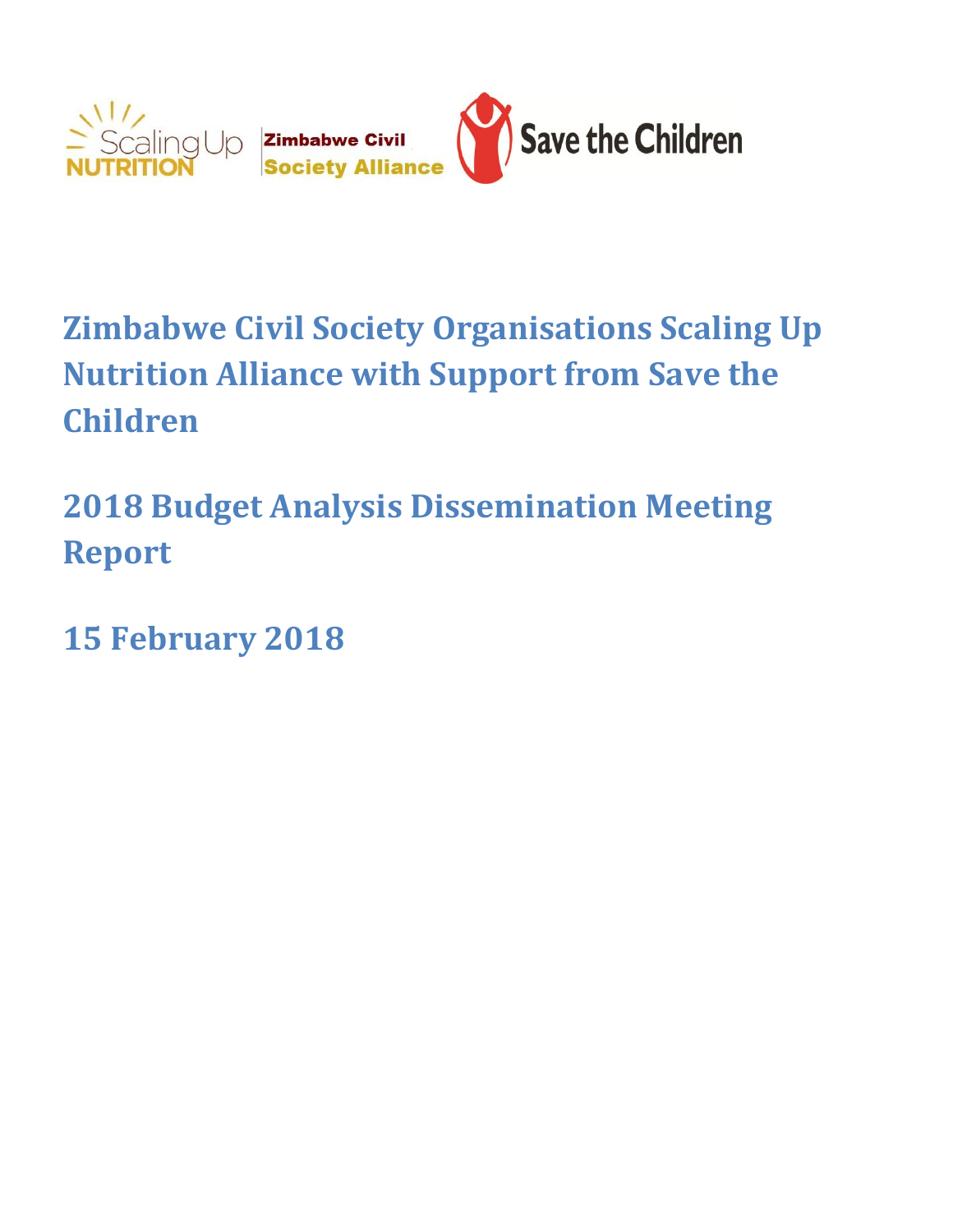# **2018 Budget analysis Findings**

## **Economic performance**

A positive economic growth is anticipated in 2018, GDP growth was projected at 4.5% and inflation is anticipated to average 3%. The nation anticipates generating revenue of 5.07 billion against an expenditure of 5.74billion leaving a budget deficit of 675.8 million, an increase of 275.8 million from last year's deficit of 400 million. Over the past 4 years the slowdown in economic growth was affecting revenue generation. Having reached a peak of 3.93 billion in 2014, revenues declined to 3.54 billion in 2015, 3.85 billion in 2016 and 3.7 billion in 2017.

## **2018 Vote appropriations ranking according to financial resource allocation**

|                |                                                                   |                       | % of     |
|----------------|-------------------------------------------------------------------|-----------------------|----------|
| Vote           |                                                                   | Total Estimate to be  | national |
| number         | Vote appropriations                                               | appropriated 2018 USD | budget   |
|                |                                                                   |                       |          |
| 15             | Primary and Secondary Education                                   | 935,483,000           | 16.30    |
| 8              | Lands, Agriculture and Rural Development                          | 521,415,000           | 9.08     |
|                |                                                                   |                       |          |
| 18             | Home Affairs and Culture                                          | 507,287,000           | 8.84     |
|                |                                                                   |                       |          |
| 14             | <b>Health and Child Care</b>                                      | 454,014,000           | 7.91     |
| 4              | Defence, security and War Veterans                                | 420,364,000           | 7.32     |
|                |                                                                   |                       |          |
| 16             | Higher and Tertiary Education, Science and Technology Development | 377,814,000           | 6.58     |
|                |                                                                   |                       |          |
| 1              | Office of the President and Cabinet                               | 231,974,000           | 4.04     |
| 3              | Labour and Social Welfare                                         | 214,708,000           | 3.74     |
|                |                                                                   |                       |          |
| 11             | Transport and Infrastructure Development                          | 137,109,000           | 2.39     |
|                |                                                                   |                       |          |
| 13             | Local Government, Public Works and National Housing               | 132,781,000           | 2.31     |
| 19             | Justice, Legal and Parliamentary Affairs                          | 126,474,000           | 2.20     |
|                |                                                                   |                       |          |
| 32             | Zimbabwe Electoral Commission                                     | 104,001,000           | 1.81     |
|                | <b>Energy and Power Development</b>                               |                       |          |
| 22             |                                                                   | 94,935,000            | 1.65     |
| 10             | Environment, Water and Climate                                    | 85,818,000            | 1.50     |
|                |                                                                   |                       |          |
| $\overline{2}$ | Parliament of Zimbabwe                                            | 57,227,000            | 1.00     |
| 12             | Foreign Affairs and International Cooperation                     | 49,667,000            | 0.87     |
|                |                                                                   |                       |          |
| 17             | Women and Youth Affairs                                           | 39,769,000            | 0.69     |
|                |                                                                   |                       |          |
| 25             | <b>Judicial Service Commission</b>                                | 33,579,000            | 0.59     |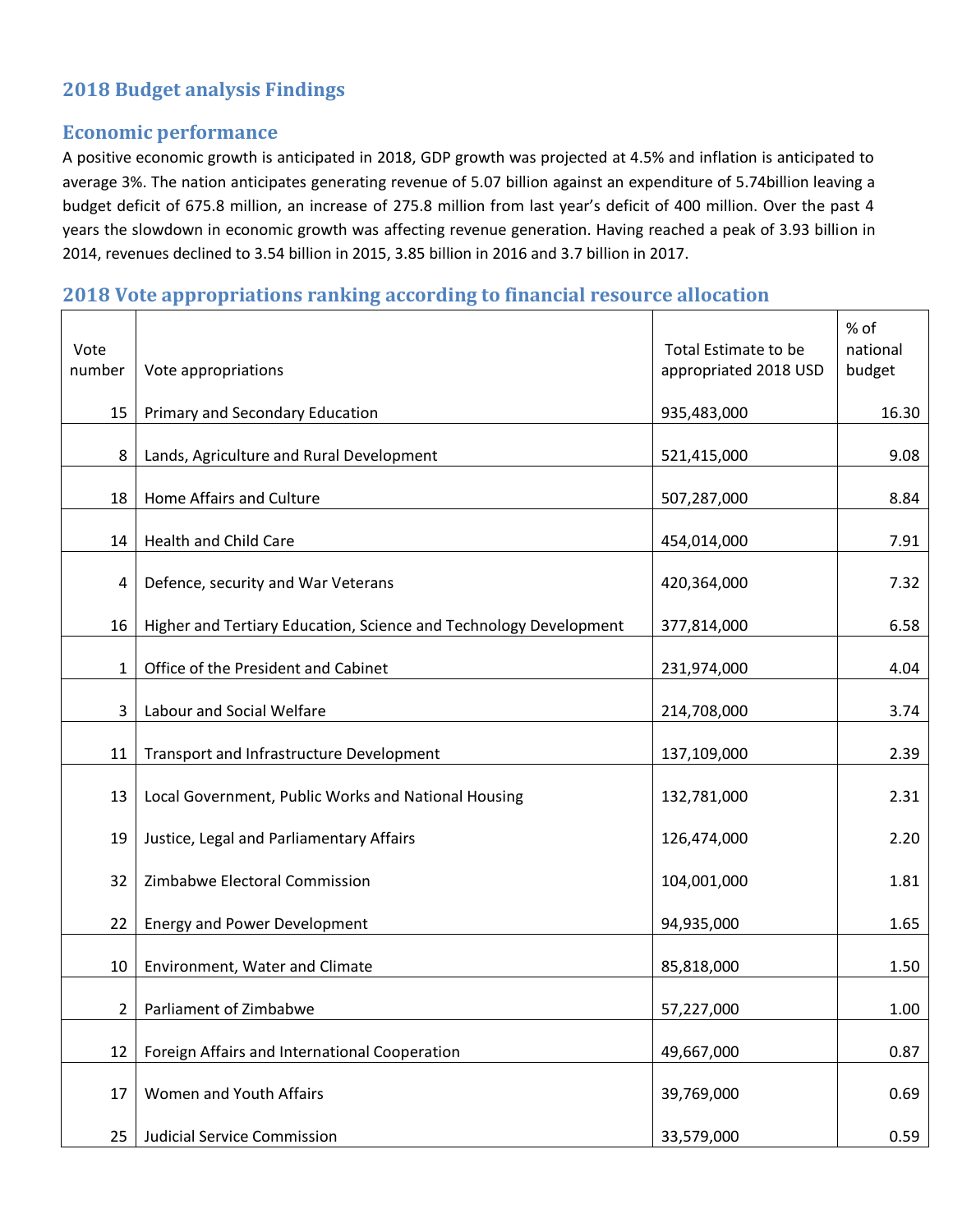| 5  | Finance and Economic development                        | 33,468,000 | 0.58 |
|----|---------------------------------------------------------|------------|------|
| 7  | Industry, Commerce and Enterprise Development           | 31,423,000 | 0.55 |
| 20 | Information, Media and Broadcasting Services            | 26,901,000 | 0.47 |
| 26 | <b>Public Service Commission</b>                        | 26,809,000 | 0.47 |
| 9  | Mines and Mining Development                            | 17,282,000 | 0.30 |
| 21 | Sport, Art and Recreation                               | 11,689,000 | 0.20 |
| 24 | Information Communication Technology and Cyber Security | 10,528,000 | 0.18 |
| 30 | <b>National Prosecuting Authority</b>                   | 7,289,000  | 0.13 |
| 34 | Zimbabwe Land Commission                                | 6,412,000  | 0.11 |
| 23 | Tourism and Hospitality Industry                        | 5,138,000  | 0.09 |
| 6  | Office of the Auditor General                           | 5,058,000  | 0.09 |
| 27 | Council of Chiefs                                       | 3,400,000  | 0.06 |
| 31 | Zimbabwe Anti-Corruption Commission                     | 3,351,000  | 0.06 |
| 28 | Human Rights Commission                                 | 3,341,000  | 0.06 |
| 33 | Zimbabwe Gender Commission                              | 1,836,000  | 0.03 |
| 35 | Zimbabwe Media Commission                               | 1,423,000  | 0.02 |
| 29 | National Peace and Reconciliation Commission            | 1,399,000  | 0.02 |

In 2018 the government prioritised votes 15, 8 and 18 ahead of vote 14 –Ministry of Health and Child Care. It appropriated 3.3 billion (57.5%) for employment costs leaving 2.44 billion (42.5%) for capital expenditure and supporting implementation of programmes.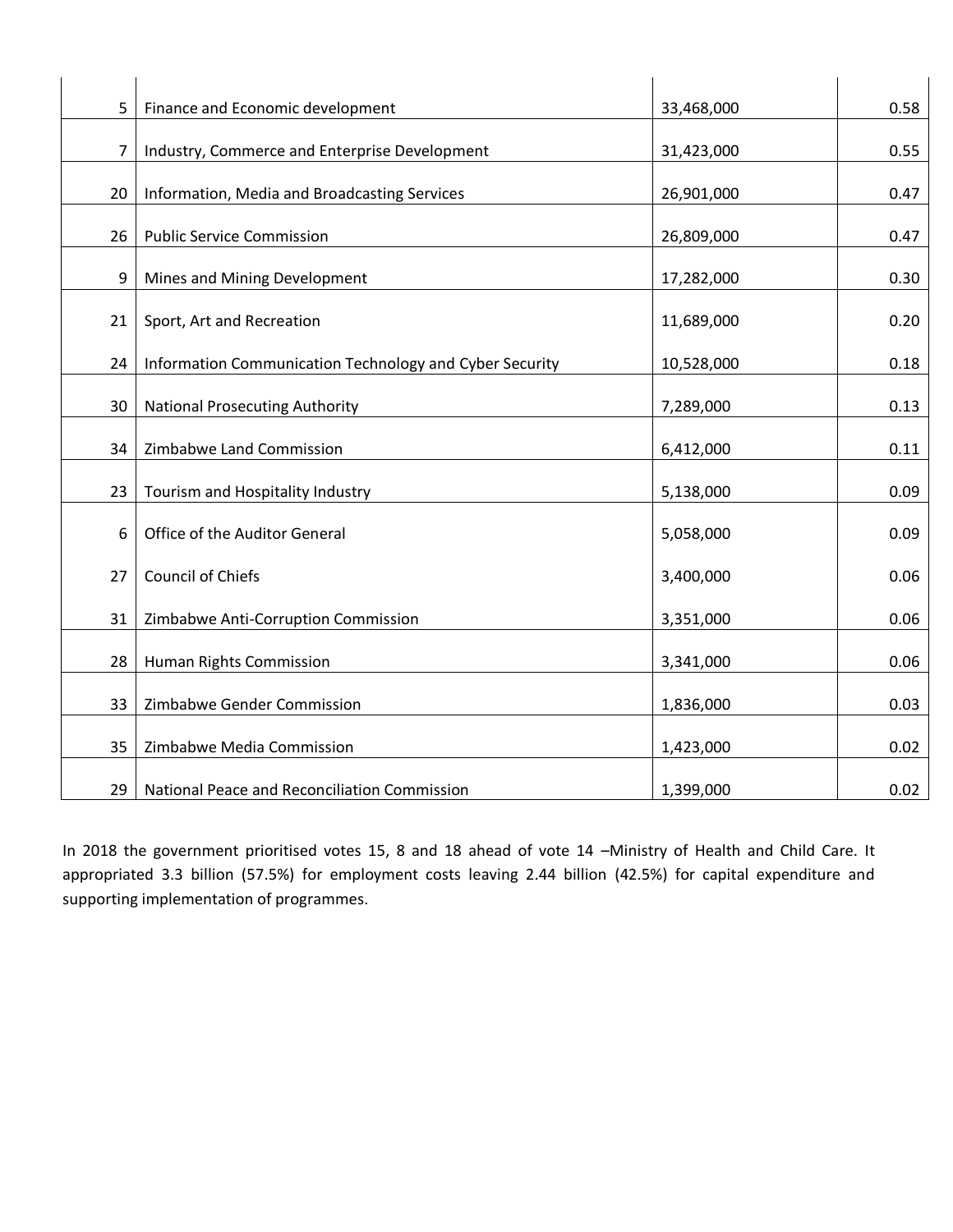# **2017 Budget performance as of September 2017**

This section presents findings of expenditure from January-September 2017, against revised estimates on for votes that were identified to be relevant to nutrition.

## **Vote 3. Labour and Social Services**

|                                        | 2017                    |                                 |              |
|----------------------------------------|-------------------------|---------------------------------|--------------|
|                                        | <b>Revised estimate</b> | <b>Expenditure to September</b> |              |
| <b>Programmes</b>                      | Amount US\$             | <b>Amount USS</b>               | Performance% |
|                                        |                         |                                 |              |
| Programme 1. Policy & administration   | 158,361,000             | 260,843,648                     | 164.71       |
| Programme 2. Public Sector and Human   |                         |                                 |              |
| Capital Development                    | 4,220,000               | 1,811,080                       | 42.92        |
|                                        |                         |                                 |              |
| Programme 3. Labour and administration | 3,187,000               | 1,769,294                       | 55.52        |
|                                        |                         |                                 |              |
| Programme 4. Social Welfare            | 28,368,000              | 12,109,553                      | 42.69        |
|                                        |                         |                                 |              |
| <b>Total</b>                           | 194,136,000             | 276,533,575                     | 142.44       |
| Programme 4, Sub programme 2           |                         |                                 |              |
|                                        |                         |                                 |              |
| Child Welfare                          | 12,012,405              | 1,472,166                       | 12.26        |

Vote 3 has a budget performance of 142.44% with 3 months of the financial year to go, policy and administration overspent its budget by over 64%. Under programme 4 Social Welfare, sub programme 2, Child welfare budget performance was only 12.26 as of September 2017, in future budgets nutrition can be incorporated under this sub programme.

Major achievements in 2017

- $\triangleright$  Distribution of grain to food insecure households
- $\triangleright$  Primary school children benefited under the School Feeding programme

## **Vote 8. Lands, Agriculture, and Rural Resettlement**

|                                         | 2017                    |                                 |              |
|-----------------------------------------|-------------------------|---------------------------------|--------------|
|                                         | <b>Revised estimate</b> | <b>Expenditure to September</b> |              |
| <b>Programmes</b>                       | Amount US\$             | <b>Amount USS</b>               | Performance% |
|                                         |                         |                                 |              |
| Programme 1: Policy and administration  | 492,000                 | 353,038                         | 71.76        |
|                                         |                         |                                 |              |
| Programme 2: Finance and administration | 228,649,292             | 1,070,503,979                   | 468.19       |
|                                         |                         |                                 |              |
| Programme 3: Human Resources Management | 1,000,000               | 625,973                         | 62.60        |
|                                         |                         |                                 |              |
| Programme 4: Legal Services             | 107,000                 | 66,150                          | 61.82        |
|                                         |                         |                                 |              |
| Programme 5: Information and Technology | 201,000                 | 133,833                         | 66.58        |
| Programme 6: Internal Audit             |                         |                                 | 64.25        |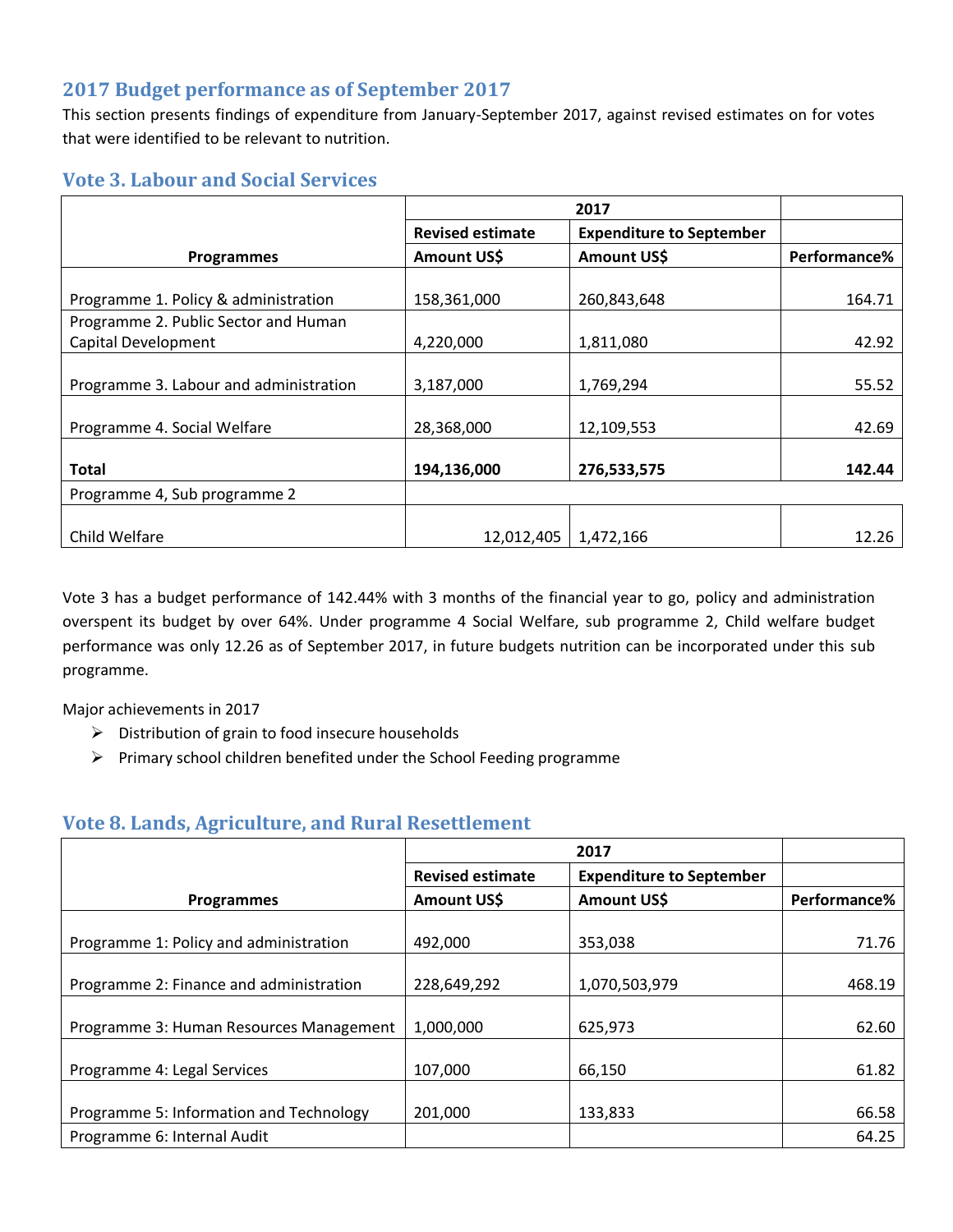|                                    | 443,000     | 284,619       |        |
|------------------------------------|-------------|---------------|--------|
| Programme 7: Economics and Markets | 722.000     | 495,595       | 68.64  |
| <b>Total</b>                       | 231,614,292 | 1,072,463,187 | 463.04 |

Budget performance for all other programmes was on track except for finance and administration, whose performance was 468.19%.

Major achievements

- $\triangleright$  Produced 400 diploma graduates and 500 certificateholders from its 8 agriculture colleges
- $\triangleright$  Produced agriculture literature for use by staff, farmers and agriculture development partners
- $\triangleright$  Introduced 4 new maize varieties

| <b>Vote 14. Health and Child Care</b> |  |  |  |
|---------------------------------------|--|--|--|
|                                       |  |  |  |

|                                        | 2017                    |                                 |              |
|----------------------------------------|-------------------------|---------------------------------|--------------|
|                                        | <b>Revised estimate</b> | <b>Expenditure to September</b> |              |
| <b>Programmes</b>                      | Amount US\$             | Amount US\$                     | Performance% |
|                                        |                         |                                 |              |
| Programme 1: Policy and Administration | 16,881,000              | 10,517,457                      | 62.30351875  |
|                                        |                         |                                 |              |
| Programme 2: Public Health             | 18,581,000              | 8,702,325                       | 46.83453528  |
| Programme 3: Primary Health Care and   |                         |                                 |              |
| <b>Hospital Care</b>                   | 247,087,000             | 266,805,113                     | 107.9802308  |
|                                        |                         |                                 |              |
| <b>Total</b>                           | 282,549,000             | 286,024,895                     | 101.2301919  |

Only one programme – primary and health care and hospital care seem to have overspent its allocation as of September 2017. Public health under which nutrition is embedded had under spent its allocation, its budget performance stood at 46% with 3 months to go. From the analysis MoHCC is focused on delivering services to treat or cure people once they have contracted diseases or illnesses. Public health which deals with prevention is very poorly funded by comparison. There is an imbalance between funding of primary health care and primary health care and hospital care.

Major achievements in 2017

- $\triangleright$  Health workers trained for management of SAM
- $\triangleright$  RUTF procured for the whole country

|                                       | 2017                                                       |             |              |
|---------------------------------------|------------------------------------------------------------|-------------|--------------|
|                                       | <b>Revised estimate</b><br><b>Expenditure to September</b> |             |              |
| <b>Programmes</b>                     | Amount US\$                                                | Amount US\$ | Performance% |
|                                       |                                                            |             |              |
| Programme 1 Policy and Administration | 10,636,000                                                 | 9,536,733   | 89.66        |

#### **Vote 15. Primary and Secondary Education**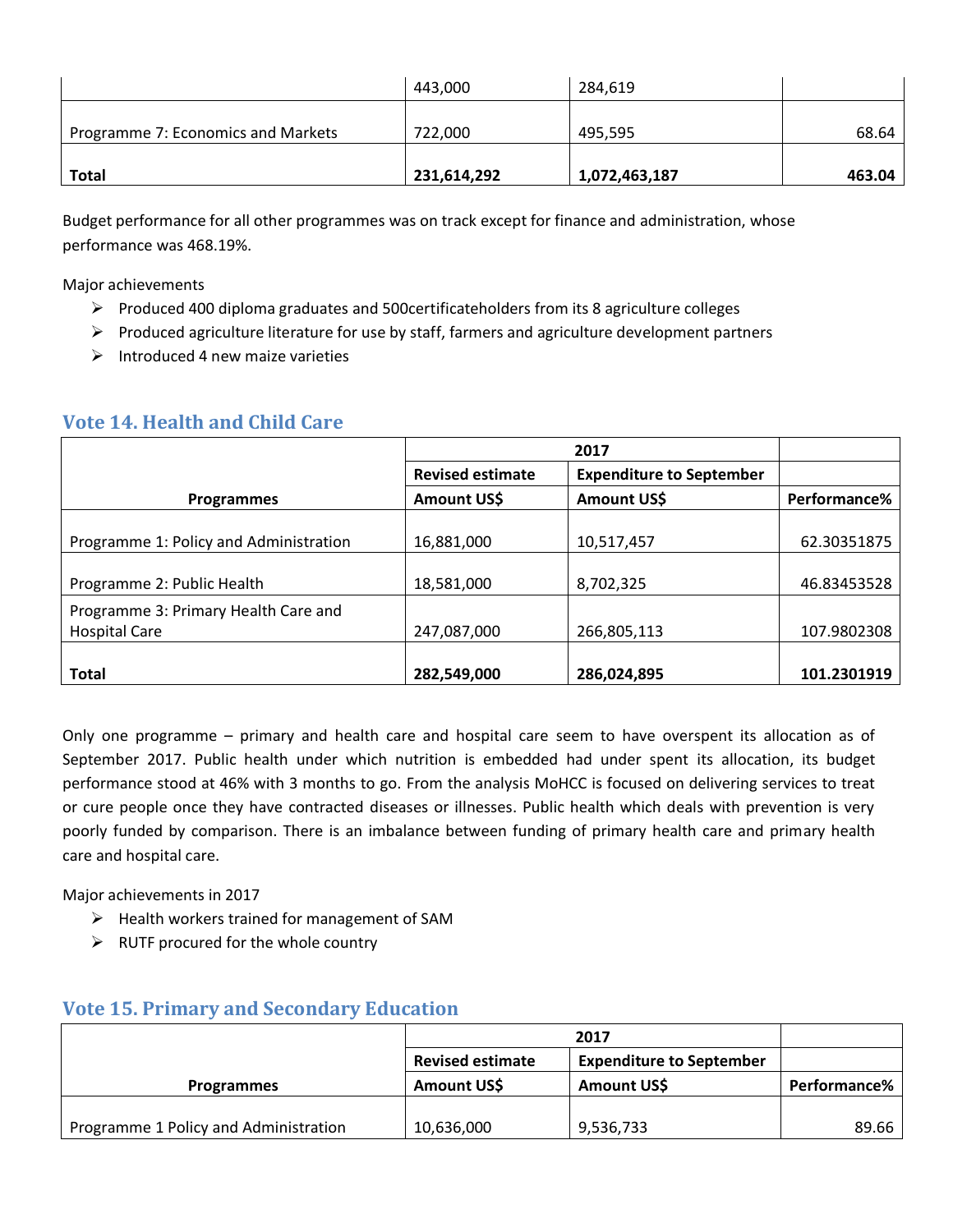| Programme 2 Education Research, Innovation<br>and Development | 2.294.000   | 1,005,431   | 43.83 |
|---------------------------------------------------------------|-------------|-------------|-------|
| Programme 3 Infant Education                                  | 214,442,000 | 115,945,140 | 54.07 |
| Programme 4 Junior Education                                  | 305,211,000 | 301,329,116 | 98.73 |
| Programme 5 Secondary Education                               | 269,787,000 | 216,219,820 | 80.14 |
| Programme 6 Learner Support Services                          | 1,401,000   | 368,662     | 26.31 |
| <b>Total</b>                                                  | 803,771,000 | 644,404,902 | 80.17 |

Vote 15 is on track with its budget performance was 80% with 3 months to go, its most likely that by the end of December its spending will be within its allocation. Learner support services is the only sub programme that had under spent, its performance was 26%.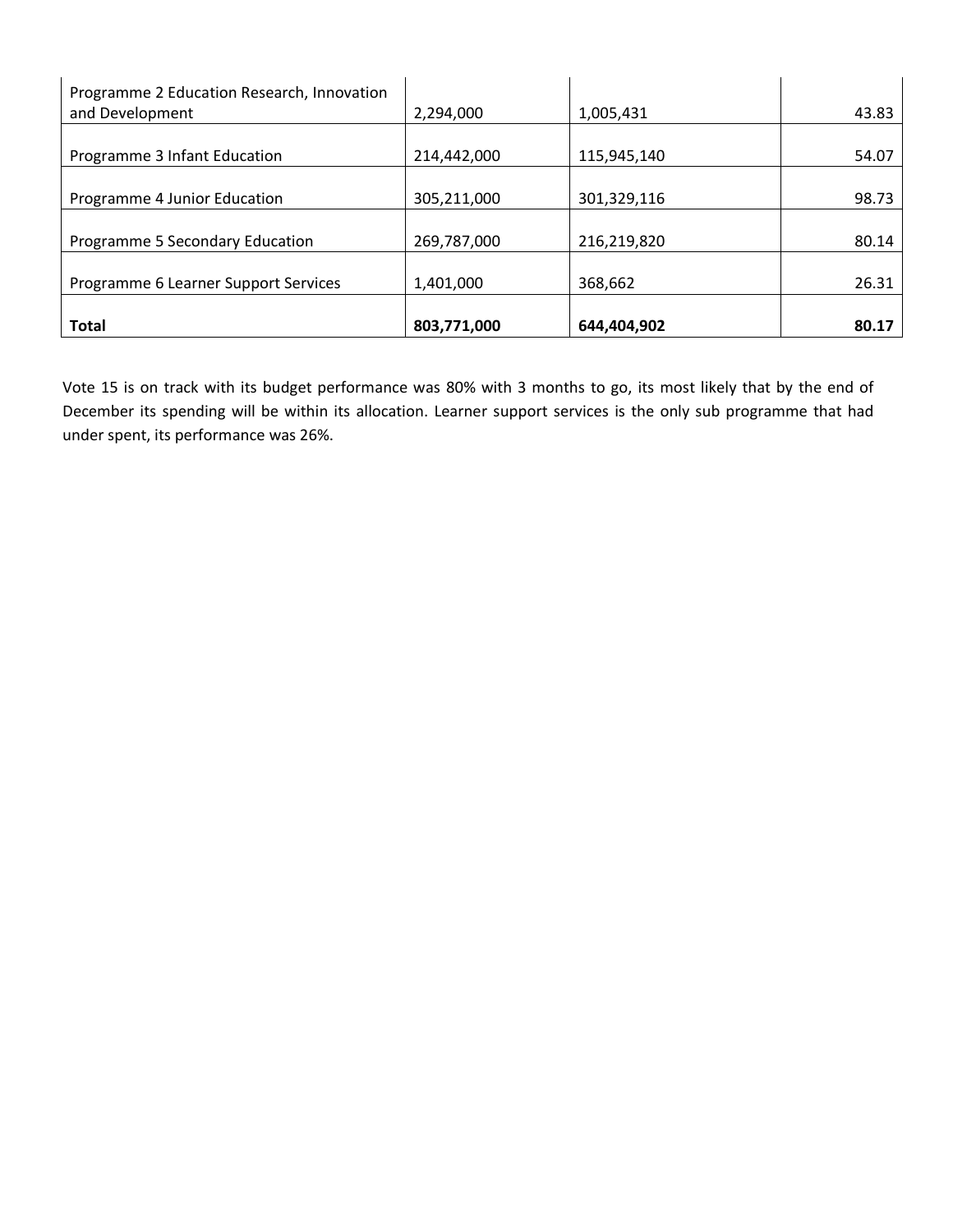# **Budgetary allocations**

# **Health and Child Care**

As in previous years, total budgetary allocation to health and child care is far less than 15% of the national budget as recommended by the Abuja declaration to which our nation is a signatory. A slight increase by 1 percentage point from 6.9% in 2017 to 7.9% in 2018 was noted. A total of \$454 014 000 was appropriated to the sector in 2018, up from a revised estimate of \$282 549 000 in 2017.



Per capita health allocation for 2018 stands at \$27.50, using the country meters population of 16 477 372, up from \$23.55 in 2017. This implies that government will spend an average \$27.50 per person on health in 2017 which is inadequate to meet health needs of everyone, taking into consideration that 47% (\$12.90) of it will go for salaries. The per capita allocation is much lower when employment cost component is removed. The per capita health allocation is lower than the SADC average of \$146.00. Comparing with other countries per capita health allocation is \$650 in South Africa, \$90 in Zambia and \$200 in Angola $^1$ .

In the 2018 budget approximately 47 of the total allocation to health will be for staff salaries; this is commendable taking into consideration last year approximately 80% was set aside for wages.

 1 Community Working Group on Health: Position paper on the Budget for Health-2018 and beyond.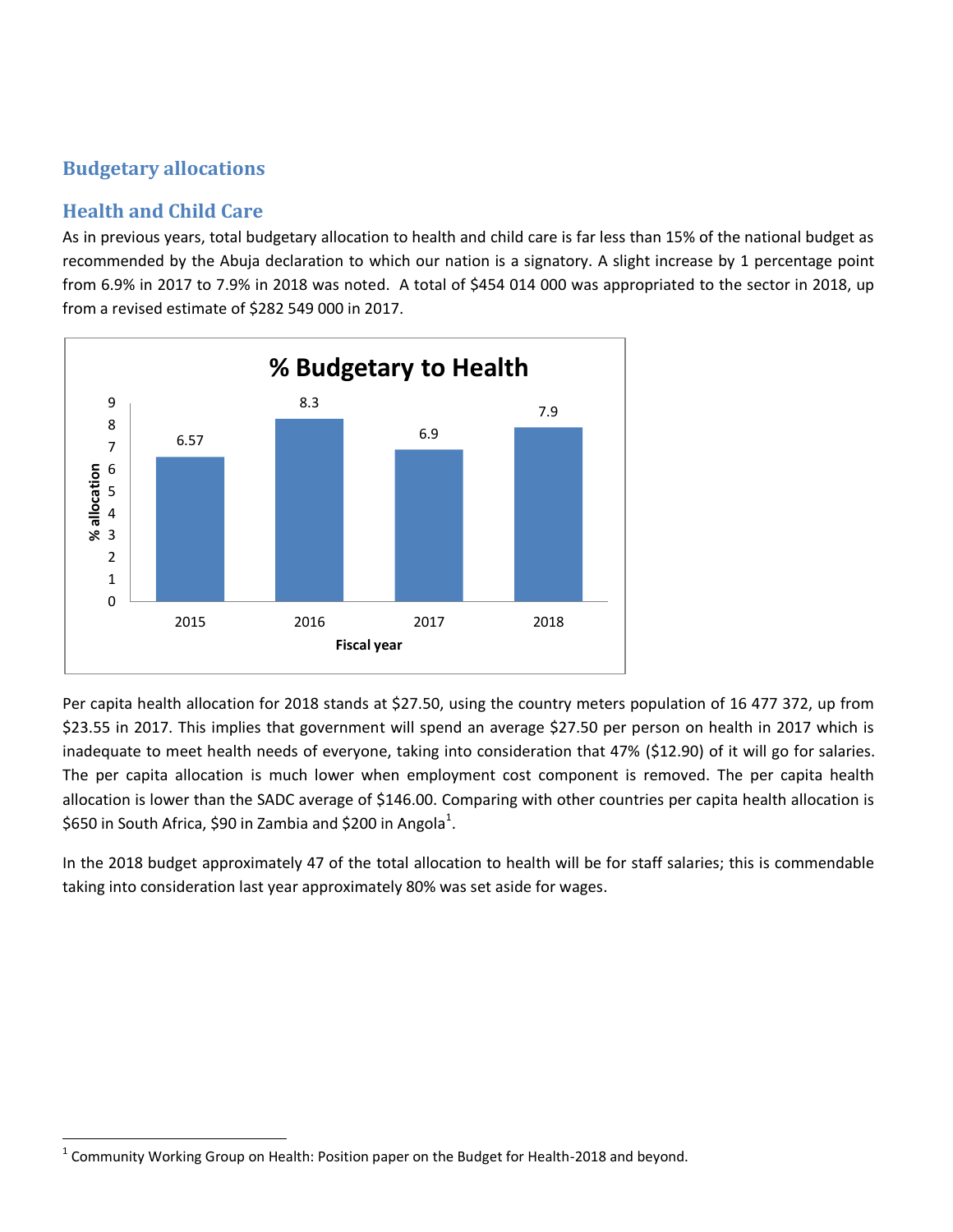

Although nutrition is embedded under this vote, it is not a sub programme under public health. It was observed that no specific budget lines were set aside for nutrition in the 2018 national budget.

#### **Lands, Agriculture, and Rural Resettlement**

The agriculture sector was given second priority on national allocations because the government is extending command programme to include livestock and fisheries. The minister appropriated 9% of the total budget to agriculture up from 7% in 2017. The level of support is not in line with the 2003 Maputo declaration by African heads and governments on committing at least 10% of national budgetary resources to the sector. It is praiseworthy to note that under this vote \$22 033 000 was set aside for crop and livestock research and technology development. The sector has enhanced support for research and development of seed and crop varieties which are tolerant to multiple stress conditions of pests, diseases, drought and heat as well as high yielding and early to mature. Furthermore research is underway to the development of bio fortified varieties which contributes to food and nutrition security strategy that aims to reduce malnutrition in children under the age of five years.

#### **Primary and Secondary Education**

The 2018 national budget is highly skewed towards primary and secondary education; this sector received the highest allocation 16% of the total budget. There has been a decline by 3 percentage points from last year's 19%and a 6percentage points decrease from the 2016 national budget. Approximately 90% of the 2018 allocation will go towards staff salaries leaving only 10% for other non wage expenditure. In the 2018 budget, the minister appropriated 5.7million towards among other activities provisions of supplementary feeding programmes.